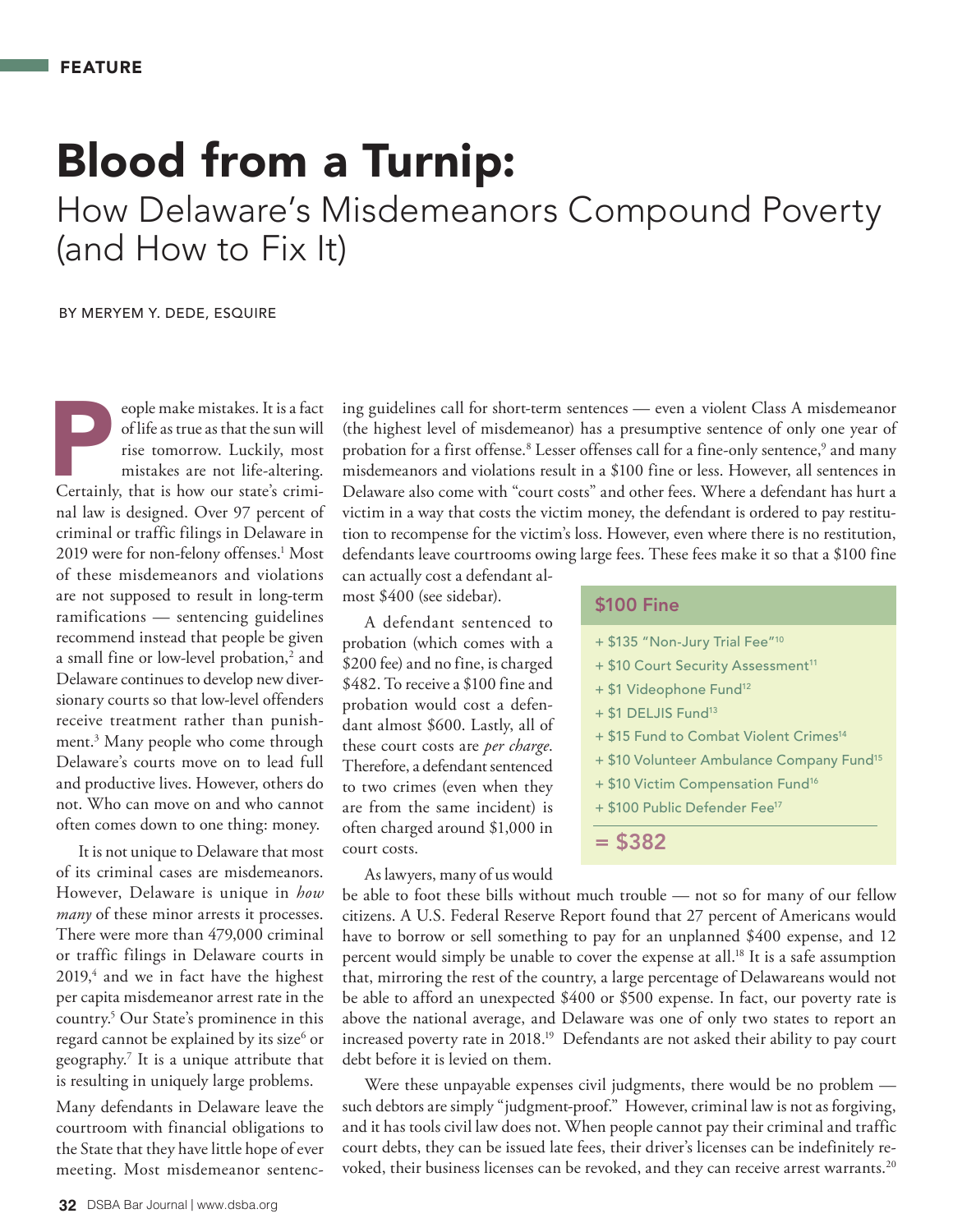Consider the wisdom of these measures. Late fees are charged to individuals *who already have not been able to pay their debts*, and revoking business and drivers' licenses often *effectively forecloses the ability of these individuals to earn income to pay off their debt*. In 2017,

Delaware suspended 20,679 driver's licenses for failure to pay court-ordered fines and fees.<sup>21</sup> Delaware Courts currently have no statutory mechanism for forgiving such debt.

It gets worse. In 2017, Delaware issued 44,889 warrants for failure to pay, with an average of \$338.55 owed for each warrant.<sup>22</sup> And in just the first six months of 2018, 129 people were sentenced to prison in Delaware purely for failing to pay Delaware court-ordered fines and fees.<sup>23</sup> Of total prison<sup>24</sup> admissions in the same time period, 12.5 percent of all admissions had at least one charge of failure to pay.25 The majority (69 percent) of failure to pay prison-admissions were from charges in the Court of Common Pleas, a misdemeanor court. Only 7 percent were from Superior Court, which has jurisdiction over felonies.26 Our state is *spending* money to punish these people, and while incarcerated such debtors obviously have little or no ability to earn income to pay off these bills.

Exacerbating the inequity of this system, some of these fees are not accurately tracked or have actually been documented as having been illegally spent. Most all of the costs added to criminal and traffic citations in Delaware have specific funds that they support.<sup>27</sup> Most support vital components of our society — everything from some financial support for the police through the Fund to Combat Violent Crimes, $28$  to tools for the entire justice system through the Videophone Fund.29 At the end of last year, the Town of Newport was found to have been diverting money earmarked for the Victim Compensation Fund, which is collected as an 18 percent surcharge on all criminal and traffic cases.<sup>30</sup> Newport had diverted over \$100,000 over the course of several years

Many people who come through Delaware's courts move on to lead full and productive lives. However, others do not. Who can move on and who cannot often comes down to one thing: money.

> from the Victim Compensation Fund to instead cover its own city expenses.<sup>31</sup>

To look at just one other example, \$100 is added to every defendant's court costs if a court-appointed attorney represents her. This is often referred to as the "Public Defender's Fee." Unlike other named fees, this expense does not actually directly fund the Public Defender's Office. Instead, it is directed into the State's General Fund.32 Delaware Courts each fiscal year are required to report to the State Auditor how much they assessed in Public Defender Fees, how much was collected, and any unpaid assessments.<sup>33</sup> Quizzically, in 2019, the Court of Common Pleas reported that it assessed \$223,870 in Public Defender Fees.<sup>34</sup> In fact, for the past three years *almost every*<sup>35</sup> court in Delaware has reported, according to the State Auditor, Public Defender Fees not divisible by \$100. When asked, the Auditor's Office provided no explanation for this discrepancy.36

Luckily, this small state's giant problem has a solution. Currently pending in the General Assembly is Senate Bill 39, which as written last year promises to make five key changes to our state's debt system:

1. Allows judges to analyze a person's ability to pay before issuing fines and fees and allows for the waiving of costs where appropriate.<sup>37</sup>

2. Ceases the suspension of drivers' licenses for inability to pay court fines and fees.

3. Bans the issuing of late fees for unpaid court fines and fees.

4. Requires municipalities, law enforcement agencies, and the courts to track and disclose how much of their budgets come from court fines and fees.

5. Creates a consolidated system by which people can see how much they owe in court costs and easily make payments.

SB39 is a commonsense approach to most all of these problems. Especially now that COVID-19 has put at-risk communities at even

greater risk of health and financial troubles, it is important to advocate for changes so that next time our society is tested, we will be better prepared. These policy changes would help eliminate a system where individuals are caught in a Dickensian nightmare of ever-increasing debt and ever-decreasing ability to pay. They would help the courts return to their core purpose of sentencing: imposing fair punishment on individuals tailored to the crimes they committed. And they would allow these individuals to pay for and move on from their mistakes, and in doing so, move on with their lives.  $\bullet$ 

#### Notes:

- 1. Administrative Office of the Courts, The 2019 Annual Report of the Delaware Judiciary, https:// courts.delaware.gov/aoc/AnnualReports/FY19/ doc/AnnualReport2019.pdf. For purposes of these statistics, all Family Court criminal filings were considered felony-offenses, as Family Court did not include in its annual report a breakdown of felony versus misdemeanor filings.
- 2. Delaware Sentencing Accountability Commission, Benchbook 2020, https://cjc.delaware.gov/wpcontent/uploads/sites/61/2020/02/Benchbook-2020F.pdf (hereinafter "SENTAC").
- 3. E.g., Department of Labor, First Phase of Community Court Launched (Aug. 19, 2019), available at https://news.delaware.gov/2019/08/19/firstphase-of-community-court-launched/.
- 4. Administrative Office of the Courts, The 2019 Annual Report of the Delaware Judiciary, https:// courts.delaware.gov/aoc/AnnualReports/FY19/ doc/AnnualReport2019.pdf.
- 5. Alexandra Natapoff, Punishment Without Crime: How Our Massive Misdemeanor System Traps the Innocent and Makes America More Unequal, 42- 43 (2018).
- 6. Wyoming (smallest population) is ranked twentytwo out of fifty-one states and the District of Columbia, and Rhode Island (smallest geographic size) is ranked thirty-seven. *Id.*
- 7. Our neighbors Pennsylvania, Maryland, and New Jersey rank thirty-nine, twenty, and eleven, respectively. *Id.*
- 8. SENTAC at 75.
- E.g., A first or second offense Class B misdemeanor has a presumptive sentence of "Fine, Cost, Restitution Only," and the most common recommendation is a flat \$100. SENTAC at 85. While there are some exceptions, e.g., 21 Del. C. §4177(d)(1) (driving under the influence comes with a \$500 mandatory minimum fine for a first-offense), most criminal and traffic fines are \$100 or less.